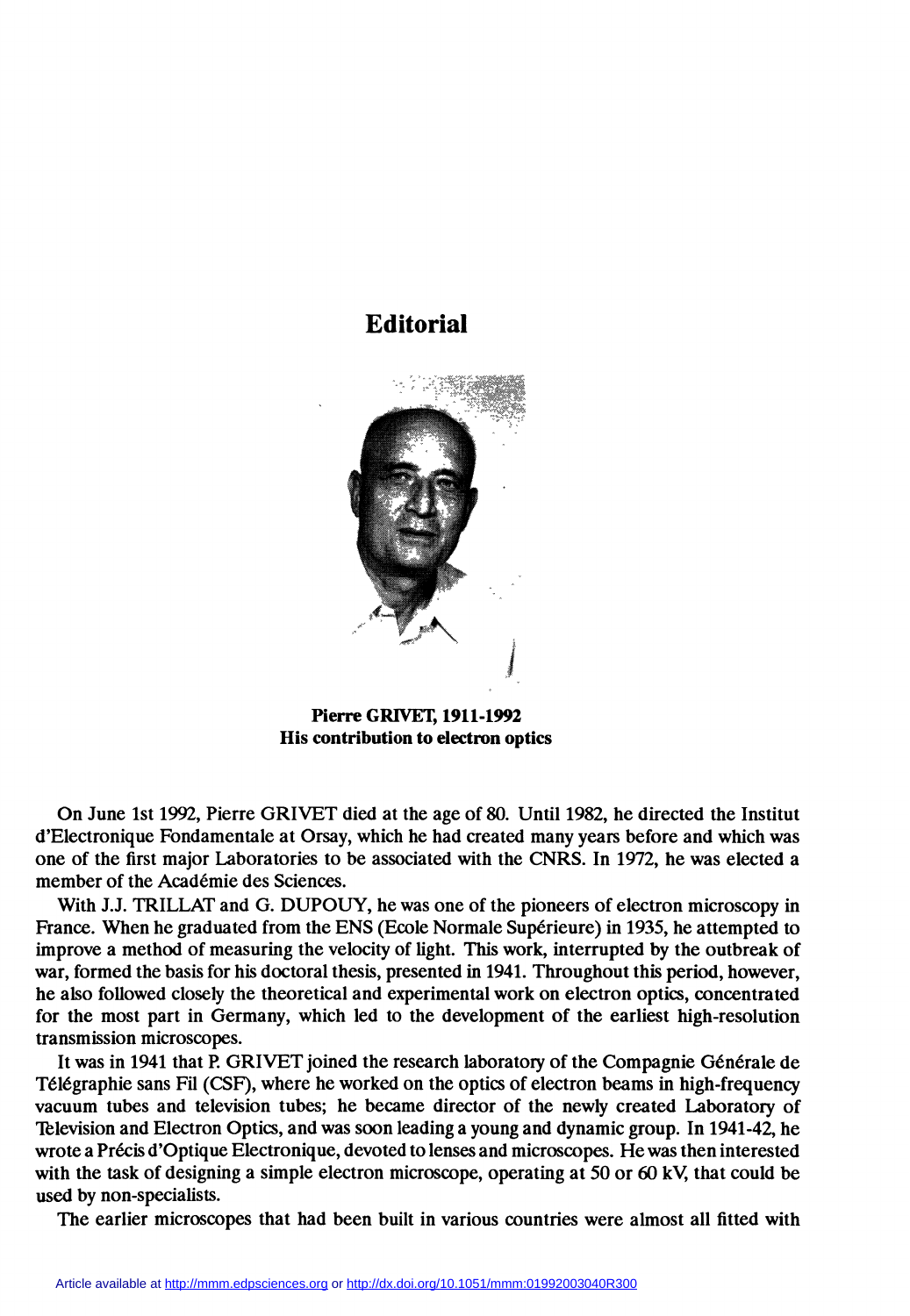magnetic lenses. Only a few attempts to use electrostatic lenses in electron optics had been made, even though these were in routine use in oscilloscope and television tubes. In France G. DUPOUY was beginning on the construction of a magnetic microscope in Tbulouse. At that time, microscope designers had no accurate information concerning the relative aberrations of magnetic and electrostatic lenses and a resolution of the order of 10 nm, - routinely available with the commercial SIEMENS models in 1940 - was amply sufficient for the needs of the users. Although such. a resolution was distinctly better than of an optical microscope, it was still far from the limit determined by the familiar effects : diffraction, spherical and chromatic aberrations coupled with the properties of the source. Extemal factors essentially determined the practical limit : mechanical defects, inadequate stability of the voltage and current supplies, vibrations, parasitic magnetic fields....

After a careful study of all the informations available in occupied France, GRIVET audaciously chose to pursue the electrostatic design. Electrostatic lenses possess two fundamental advantages over their magnetic rivals : they are lighter and, to a first approximation, insensitive to fluctuations in the voltage source when ail the elements of a complex system are fed from the HT generator of the electron gun. Conversely, the construction of strong and hence small lenses raises the problem (poorly understood in 1941) of sparking between the electrodes; this in turn causes sharp variations in the supply voltage and can at worst lead to irreversible damage to the lenses.

GRIVET therefore launched a program of systematic studies of all the problems that arose in the construction of a prototype two- lens microscope with no condenser, giving a direct magnification of 6-7000 (or 25000 when the fluorescent screen was magnified optically), with a theoretical resolving power of a few nanometers.

Symmetric unipotential (einzel) lenses, with three plane electrodes, were studied in depth by GRIVET himself and H. BRUCK. The potential distributions were accurately established using scaled-up models and an electrolytic tank : an analogue device for solving Laplace's equation in an elegant way. The optical properties were then determined by trajectory tracing. The foci of the objective lens had to be outside the field, so that the object would not disturb the potential distribution, and the focal distance was hence of the order of 5 mm; the spherical aberration was to be as small as possible. The projector lens could have foci within the field and hence a shorter focal distance.

The difficult problem of designing the lens to avoid sparking between the stainless steel electrodes and along the insulator on which the central electrode was mounted had to be overcome. Many other technological problems had to be solved : magnetic screening of the lenses, within which the electrons were slowed down to energies of a few keV and hence sensitive to stray magnetic fields; direct recording of the images on photographic plates in the vacuum; focusing of the image by mechanical microdisplacement of the specimen.....

The first prototype was in operation in 1942, the excitation being provided by an unstabilized HT generator for X-ray tubes. Two improved models were built in 1943 and put at the disposal of a biological laboratory (Institut Pasteur) and a laboratory for the physical chemistry of materials (Michelin).

The final version of the CSF electron microscope was put on the market in 1946 and some 60 instruments were sold during the following five years. This microscope had been improved in many ways : the 60 kV HT generator had a stability of about  $10^{-4}$ ; a high-brightness gun designed by H. BRUCK enabled the image to be observed comfortably at a direct magnification of 14 000; the magnification could be varied from 2000 to 14000 by altering the projector voltage and the image was focused by making small changes to the objective voltage. The best resolution was a few nanometers.

During these years, GRIVET and his colleagues did not confine their activities to developing the CSF microscope. GRIVET himself examined ways of calculating the optical properties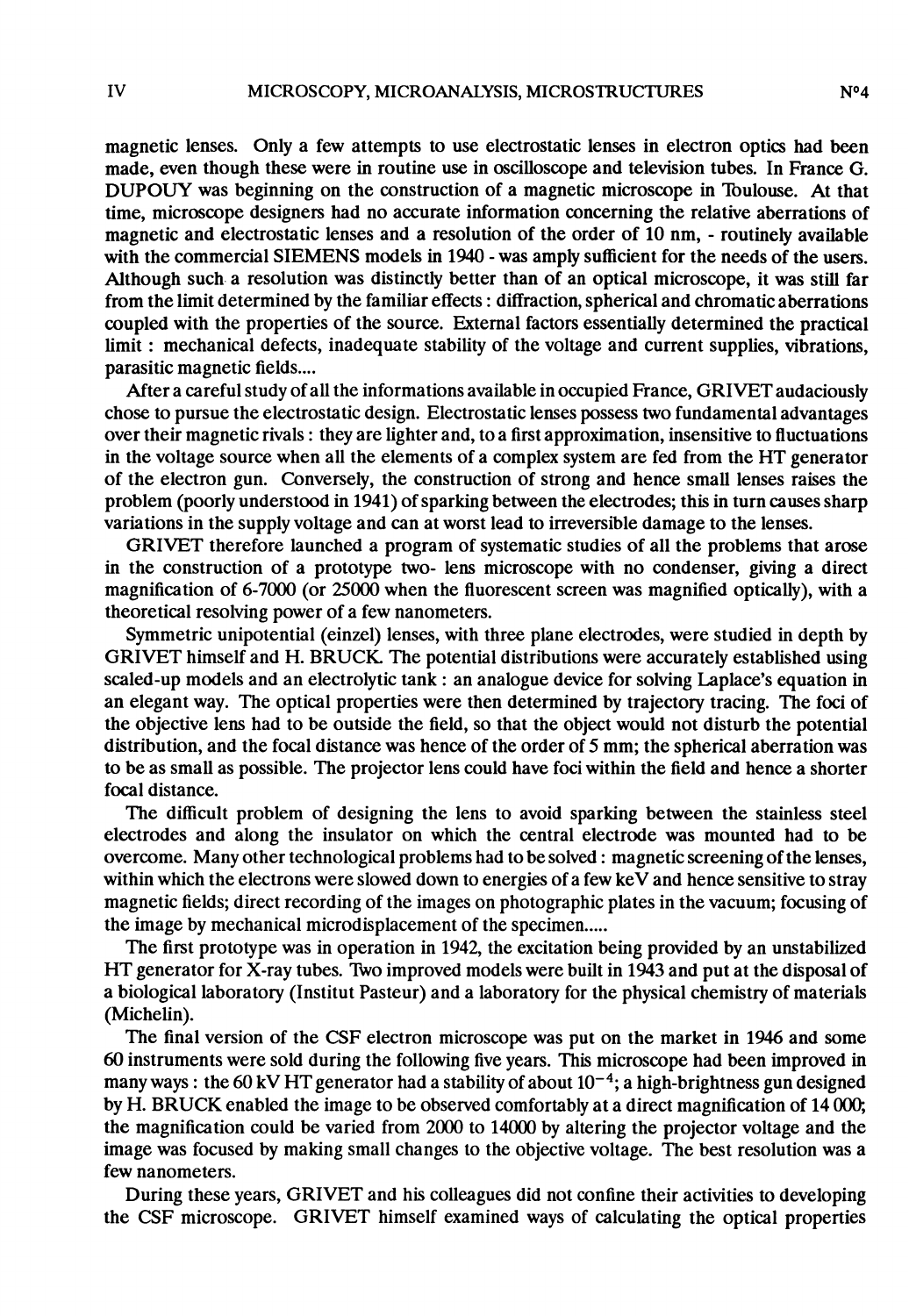N°4 EDITORIAL V

of lenses by using models of the axial potential simple enough to give analytical solutions of the trajectory equations. After finding that a weak residual astigmatism, due to imperfect rotational symmetry of the central electrodes, was sufficiently serious to limit the resolution of the instruments, he studied this "ellipticity aberration" in greater detail and suggested that it could be corrected by placing an appropriate system of electrodes below the objective. The latter, which created a multipole potentiel, was studied both theoretically and experimentally by F. BERTEIN, whose work led to the introduction of the device that was later called the "stigmator". Another student of GRIVET, E. REGENSTREIF, established formulae for all the properties of electrostatic lenses in terms of the minimum value of the axial potential and worked out the full theory of lenses with elliptical openings, with correction of the spherical aberration as a distant objective.

In 1945, GRIVET and his team designed a new microscope with a shorter colùmn and three lenses, with which diffraction patterns could be easily observed. The magnification was continuously variable from 2000 to 40 000. A prototype was built in 1948 but in the face of the mounting competition from high- resolution magnetic microscopes, the CSF decided not to market it.

In 1948, GRIVET was appointed Professor of Electronics and Radio Science at the Sorbonne. At the ENS, he formed a research laboratory named Laboratoire de Radioélectricité, in which many new lines of research were developed by the young research staff newly recruted, as well as the work on electron microscopy. A thermoionic emission microscope, for observing phase transitions and recrystallization in refractory metals at high temperature was developped by A. SEPTIER, who made a detailed theoretical and experimental study of a wholly electrostatic immersion objective with plane electrodes. The resolution was 0.1 mm. The instrument was later converted by L. HUGUENIN into a photoemission microscope, giving images of conducting objects at room temperature.

A lithium ion microscope, using a heated solid source, was built by M. GAUZIT, based on a two-lens CSF microscope. Grid lenses which had been proposed before the war by L. CARTAN for focusing the ions in a mass spectrometer, were studied at length by M-Y. BERNARD, with a view using them in a linear ion accelerator.

In 1950, GRIVET organized the first International Conference on Electron Microscopy.

In the years between 1955 and 1962, GRIVET's interests turned towards accelerator optics as, in close collaboration with A. SEPTIER, to the study of strong focusing lenses with quadrupole symmetry, both electrostatic and magnetic.

After some years at Fontenay-aux-Roses, the Laboratoire de Radioélectricité moved in 1962 to the new campus at Orsay, where it was renamed the Institut d'Electronique Fondamentale. It was now a large laboratory and was one of the first to be associated administratively with the CNRS. The work on charged-particle optics, which always received the enthusiastic support of P GRIVET, was now concerned with the creation and focusing of intense ion beams (G. GAUTHERIN and C. LEJEUNE) and the possible application of quadrupoles in high-voltage microscopes and microprobe instruments. Such lenses are much stronger than round lenses and can be grouped into systems that are stigmatic and free of spherical aberration (D. DHUICQ, RH. MÔLLER). Finally, round magnetic lenses with very high fields were studied by R BONJOUR, using rare-earth polepieces cooled to very low temperature, and superconducting windings.

This broad study of scientific research and in particular, the work on electron microscopy, was remarked in 1972 by GRIVET's election to the Académie des Sciences. In his own account of his research contributions at that time, he modestly mentioned only his own work on the invention of the stigmator despite his participation in many of the successful projects at the CSF and in his own laboratory.

His career continued at Orsay for many years, during which he left his personal mark on